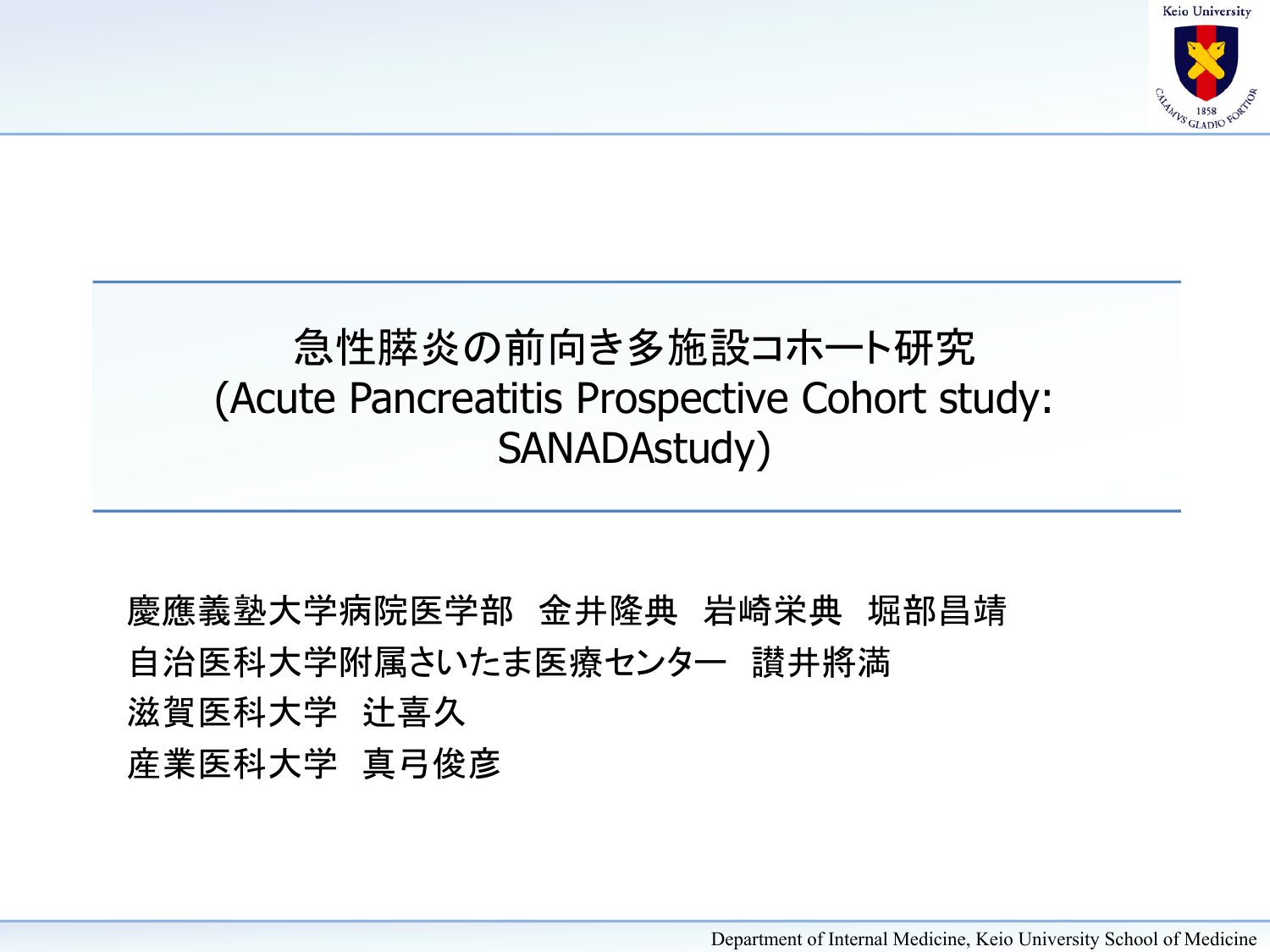

# 背景 後ろ向き研究

- √ 急性膵炎に関して様々な予後予測因子、治療法が存在する。
- ✔ その中で私たちは多くの施設にご協力いただき、重症急性 膵炎に対する動注療法に関して後ろ向き多施設研究を行い、 報告をした。
	- $\checkmark$  Horibe M, Sasaki M, Sanui M et al Continuous Regional Arterial Infusion of Protease Inhibitors Has No Efficacy in the Treatment of Severe Acute Pancreatitis A Retrospective Multicenter Cohort Study. Pancreas. *in press*
- ✔ 動注療法の有効性は示されなかったが、そのサブ解析とし て様々な予後予測因子、治療法を検討した。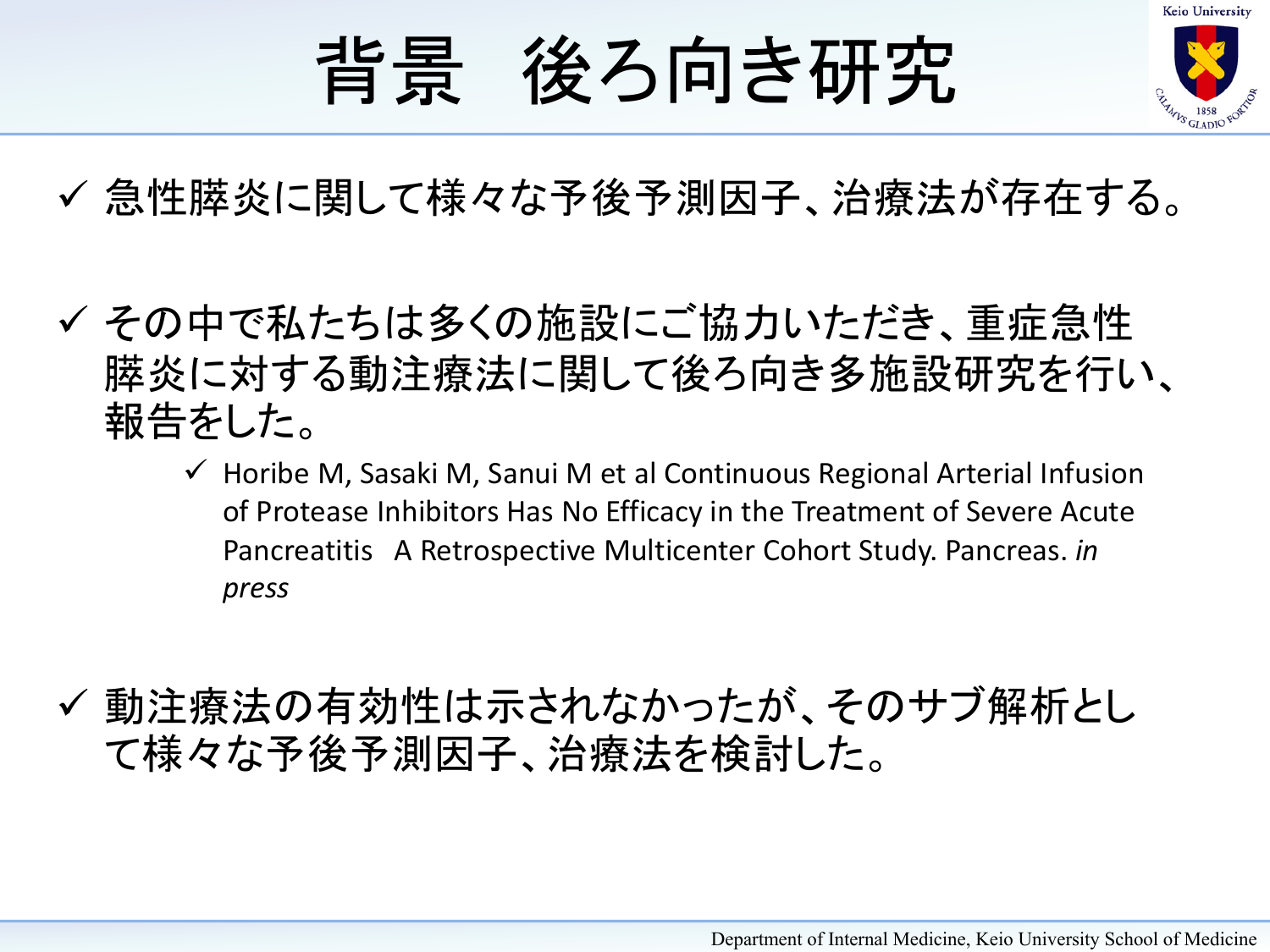



#### ✓ サブ解析において、早期経腸栄養、大量輸液、予後因子ス コア、早期造影CTにおける造影不良域の部位によって予後 予測が可能なことが示差された。(後で各施設より報告)

- $\checkmark$  Kitamura K, Horibe M, Sanui M et al. The Prognosis of Severe Acute Pancreatitis Varies According to the Segment Presenting With low Enhanced Pancreatic Parenchyma on Early Contrast-Enhanced Computed Tomography: A Multi-Center Cohort Study. Pancreas. *in press*
- $\checkmark$  Ikeura T, Horibe M, Sanui M et al. Validation of the Efficacy of the Prognostic Factor Score in the Japanese Severity Criteria for Severe Acute Pancreatitis: A Large Multicenter Study. United European Gastroenterology Journal. *in press*

✓ しかし、軽症膵炎が含まれていないこと、動注療法以外の項 目に関して詳細な検討ができなかったこと、長期予後が不明 なことが課題となった。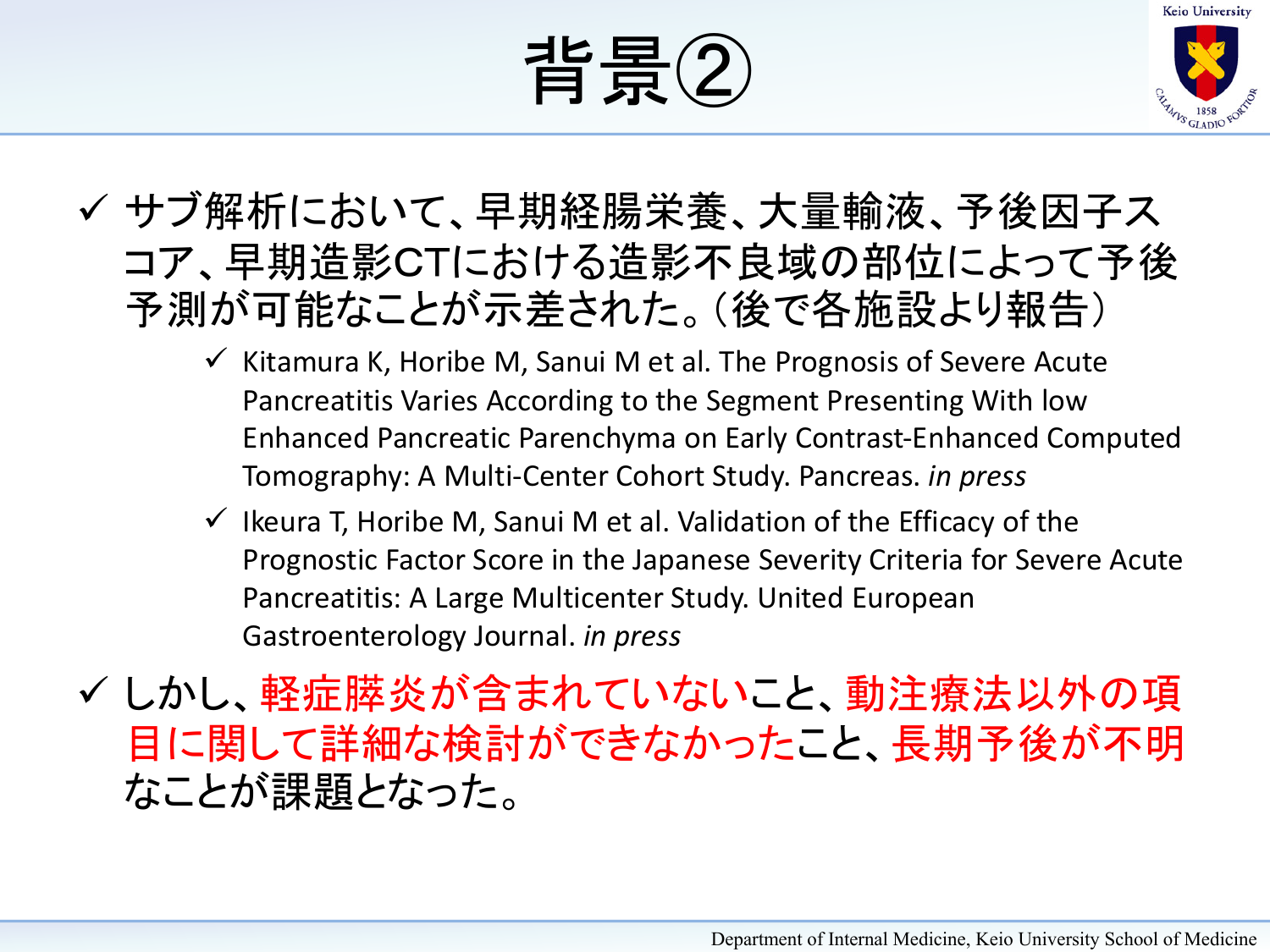

# 研究目的

- ① 急性膵炎に関する様々な予後予測因子や治療内容と退院 時死亡率の関連を検討する。
- ② 重症急性膵炎後(改訂アトランタ分類による) の長期的な予 後を検討する
- ③ Primary outcome :  $\overline{\text{w}}$ 亡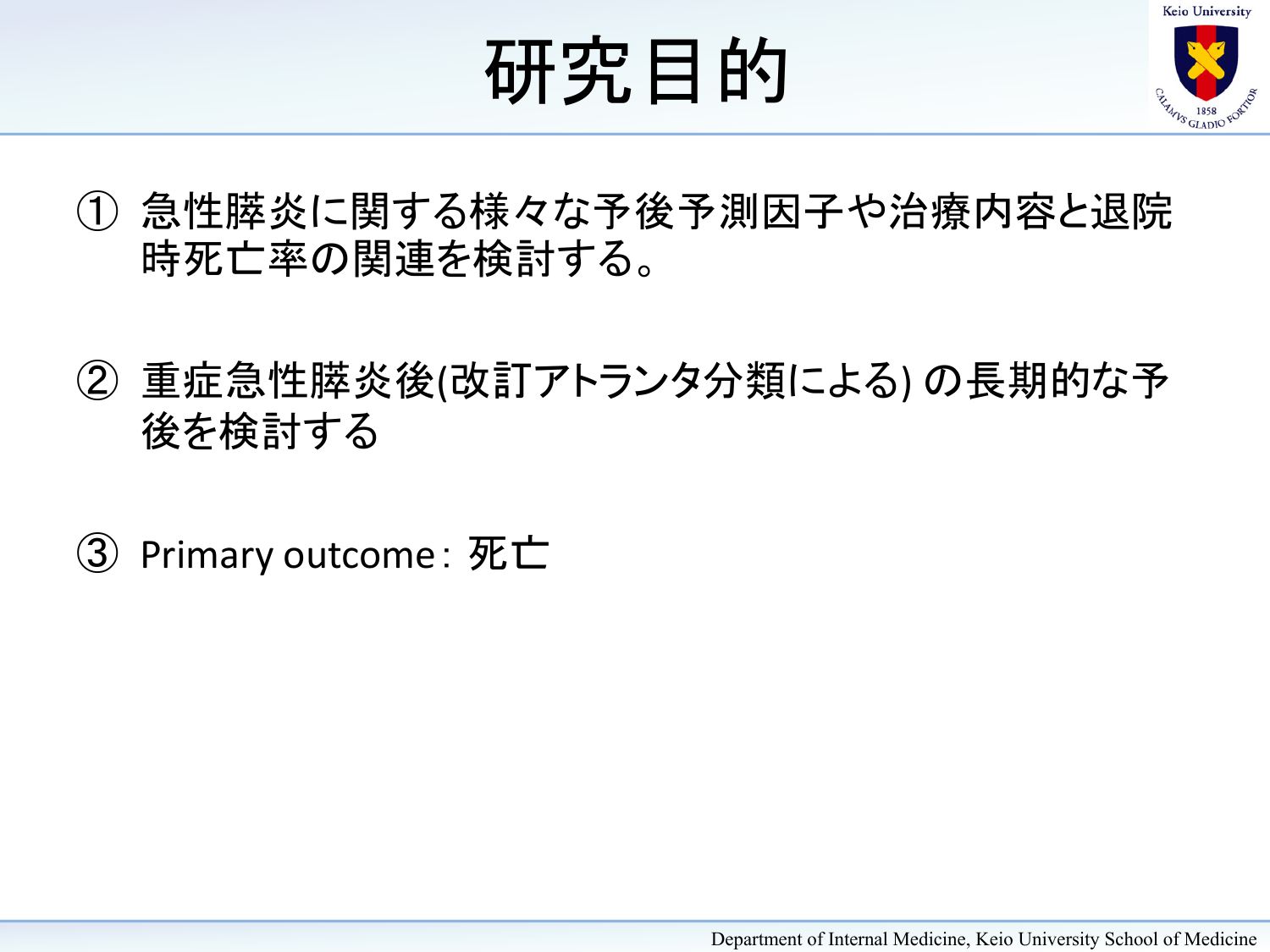

# 研究体制

![](_page_4_Picture_2.jpeg)

| 研究責任者<br>金井隆典(慶應大学)               |                                 |
|-----------------------------------|---------------------------------|
| 研究コアメンバー                          | データベース、統計解析サポート                 |
| 実務責任者 岩崎栄典(慶應大学)                  | 責任者<br>宮田裕章(慶應医療政策・管理学)         |
| 研究アドバイザー                          | 担当<br>平原憲道(慶應医療政策・管理学)          |
| 辻喜久(滋賀医大)<br>讃井將満(自治医大さいたま医療センター) | ➢札幌医科大学                         |
| 真弓俊彦(産業医大)                        | ➢東京都済生会中央病院                     |
| 研究事務局 堀部昌靖(慶應大学)                  | ➢横浜市立市民病院                       |
| 参加施設(現在33施設)                      | ▶千葉大学医学部附属病院                    |
| ➢東海大学医学部付属病院                      | ➢日本医科大学千葉北総病院<br>▶大阪市立大学医学部附属病院 |
| ➢関西医科大学附属枚方病院                     | ➢大阪府済生会中津病院                     |
| >自治医科大学附属さいたま医療センター               | ➢京都府立医科大学附属病院                   |
| ➢武蔵野赤十字病院                         | ➢神戸大学医学部附属病院                    |
| ➢三重大学病院<br>➢長崎大学病院                | ➢藤田保健衛生大学坂文種報德會病院               |
| ➢名古屋大学医学部附属病院                     | ➢信州大学医学部附属病院<br>➢慶應義塾大学病院       |
| ➢大阪府済生会千里病院                       | ➢兵庫医科大学病院                       |
| ▷和歌山県立医科大学                        | ➢産業医科大学病院                       |
| ➢駿河台日本大学病院<br>➢宮城厚生境界坂総合病院        | ▷昭和大学病院                         |
| ▷多摩総合医療センター                       | ➢滋賀医科大学<br>➢広島市立広島市民病院          |
| >奈良県西和医療センター                      | ▷東京医科大学                         |
| ➢飯塚病院                             | >国立病院機構東京医療センター                 |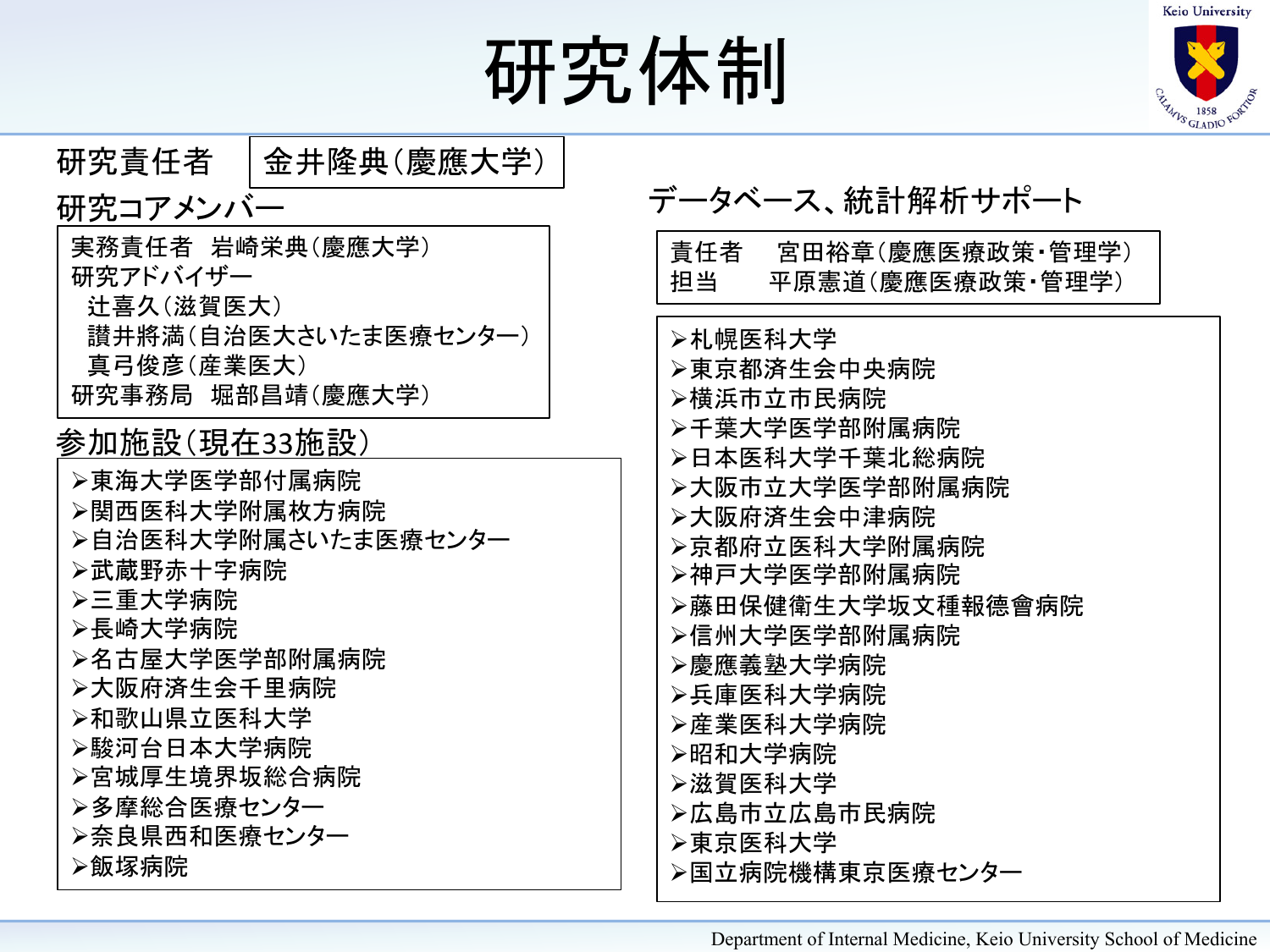![](_page_5_Picture_0.jpeg)

**EAMAS 1858** 

対象

急性膵炎全例 但し重症度に応じて収集する項目を変える。

#### 入院時

## 軽症 (厚労省)=簡便な項目 重症 (厚労省)=詳細な項目

退院時

Severe (改訂アトランタ分類) =長期的な予後に関する項目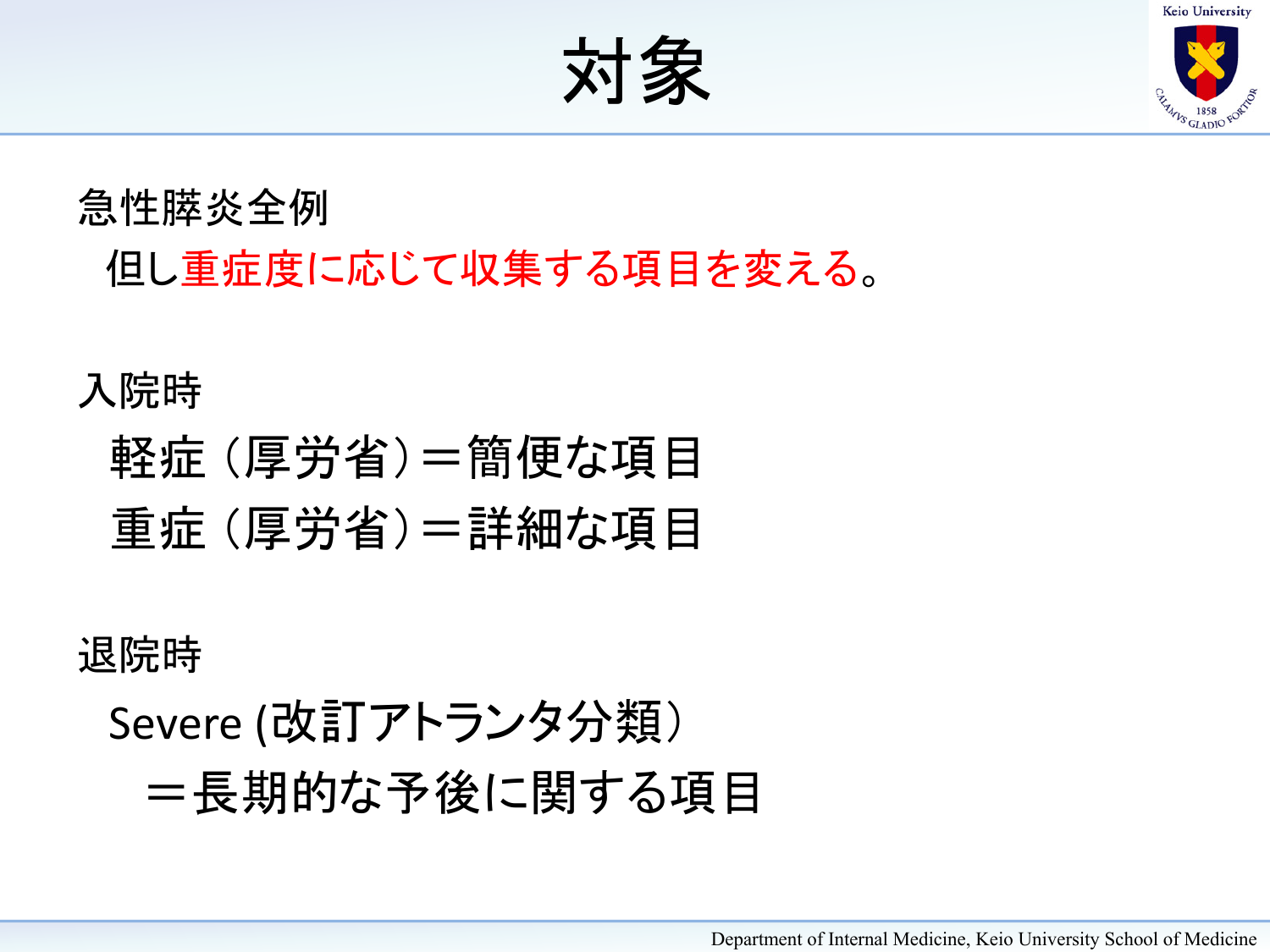**Keio University** 

![](_page_6_Picture_1.jpeg)

![](_page_6_Figure_2.jpeg)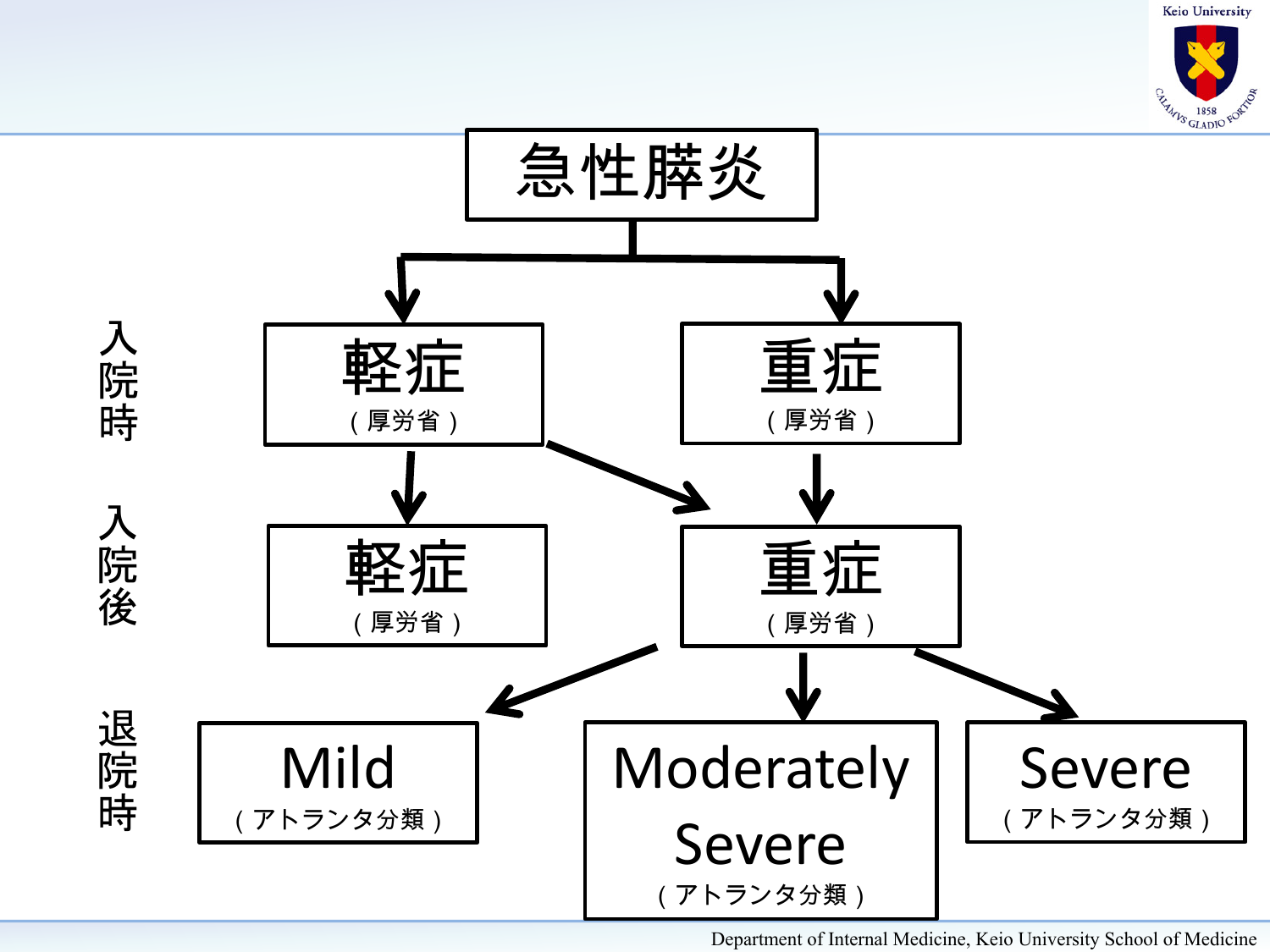![](_page_7_Picture_0.jpeg)

![](_page_7_Picture_1.jpeg)

### 動注後ろ向き多施設研究(5年間、44施設) 合計1192例の重症(厚労省) その内406例の改訂アトランタ分類Severe

前向き多施設研究(2017年1月-2021年12月)

1500例の軽症(厚労省)

500例の重症(厚労省)(200例の改訂アトランタ分類Severe)

合計2000例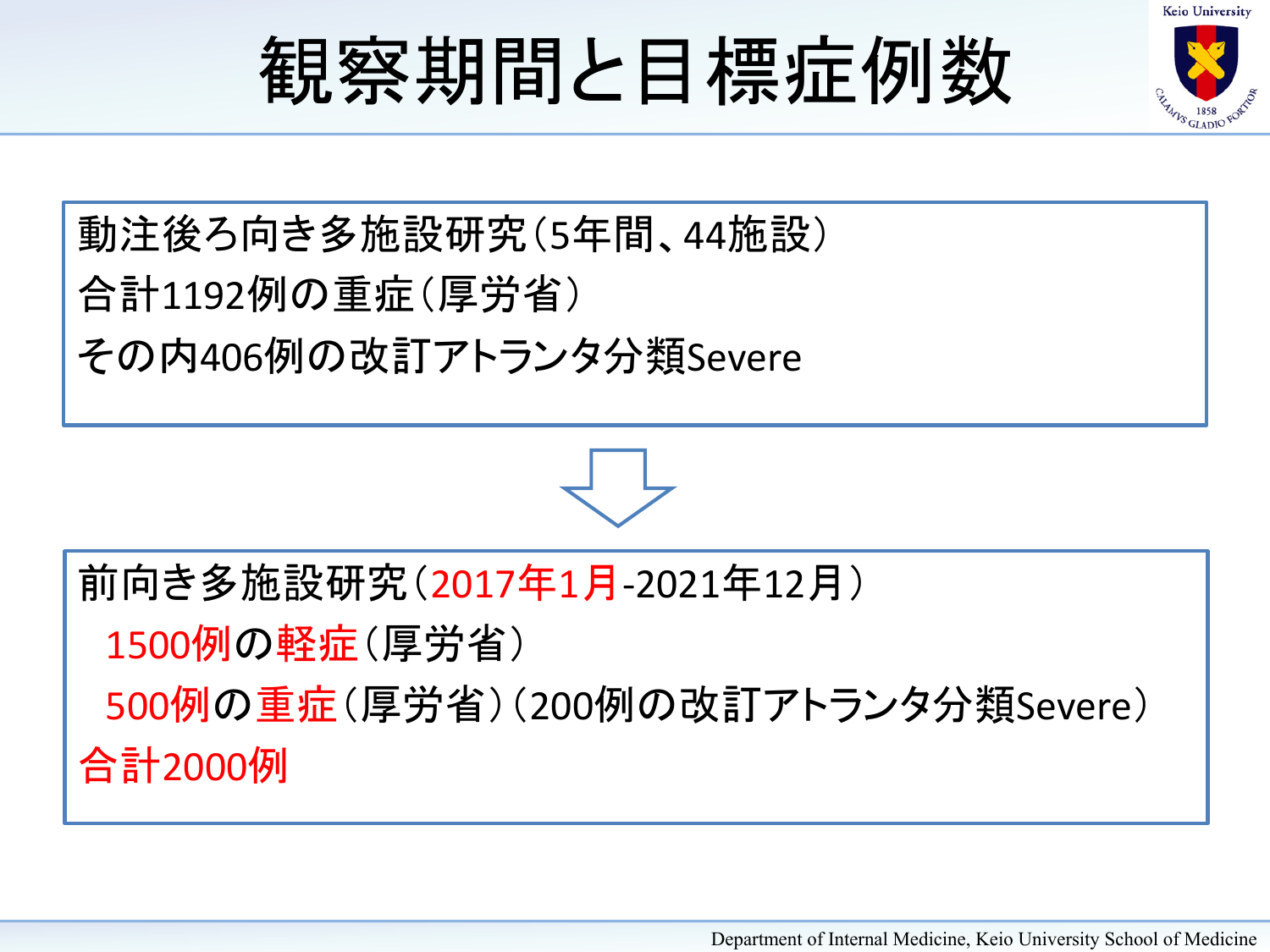![](_page_8_Picture_0.jpeg)

![](_page_8_Picture_1.jpeg)

![](_page_8_Figure_2.jpeg)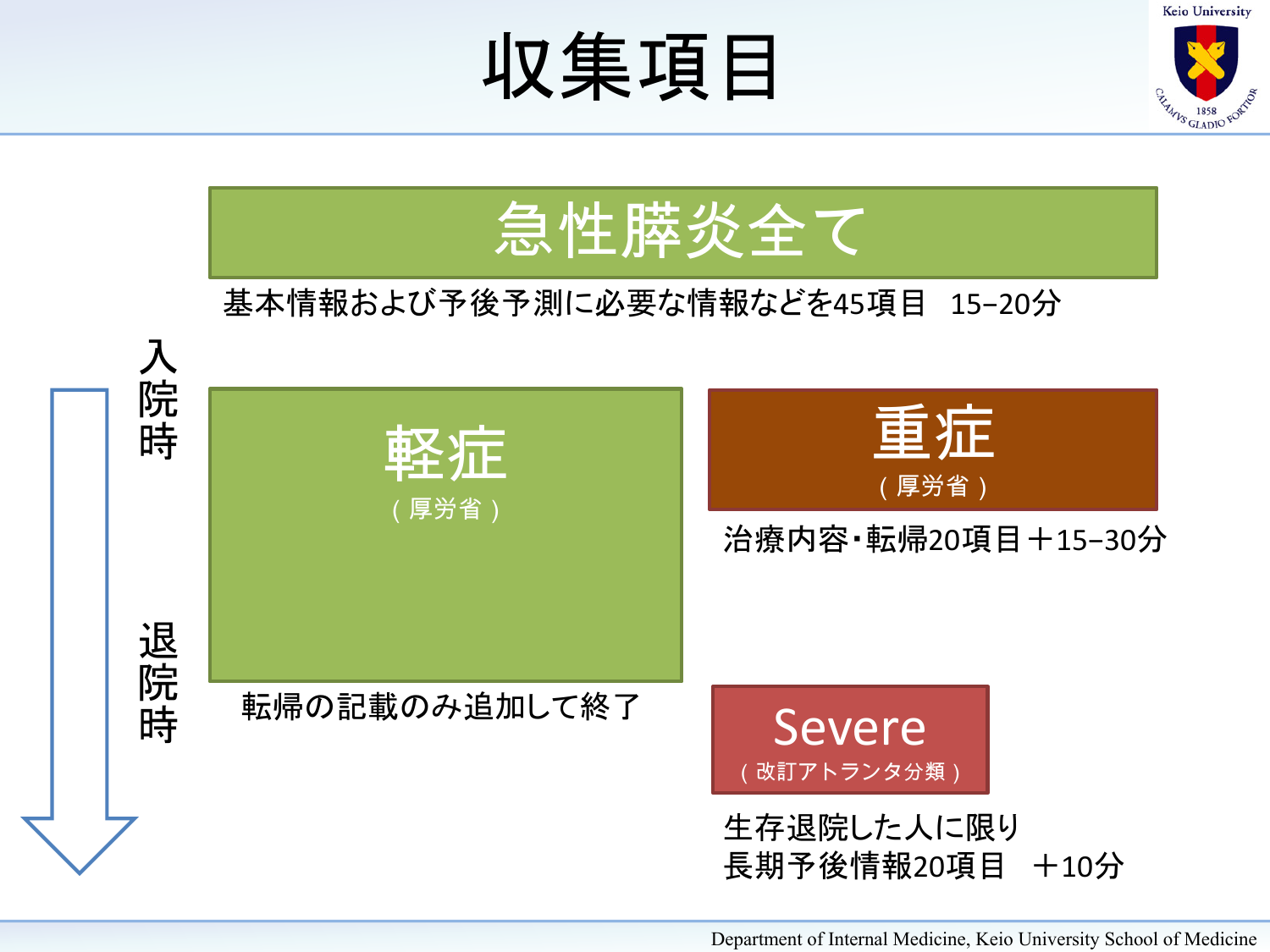# 全ての膵炎に共通する入力項目

### 1)施設背景

治療方針を決める主科(内科、外 科、集中治療科、合同チームなど) ICUタイプ (Closed, Semi-closed, Semi-open, Open)

### 2)患者背景

年齢,性別、身長、体重、 基礎疾患(Charlson index) 膵炎の発症日時 入院した日時 膵炎の成因

3)予後予測に必要なデータ (観察研究なので測定している項目のみ) 厚労省重症度判定基準2008予後因子 APACHEⅡ CTグレード modified CTSI 血液検査、バイタルサイン

4)転帰 重症化(厚労省) Revised Atlanta 分類 最大となったCRPの値 死亡、死亡原因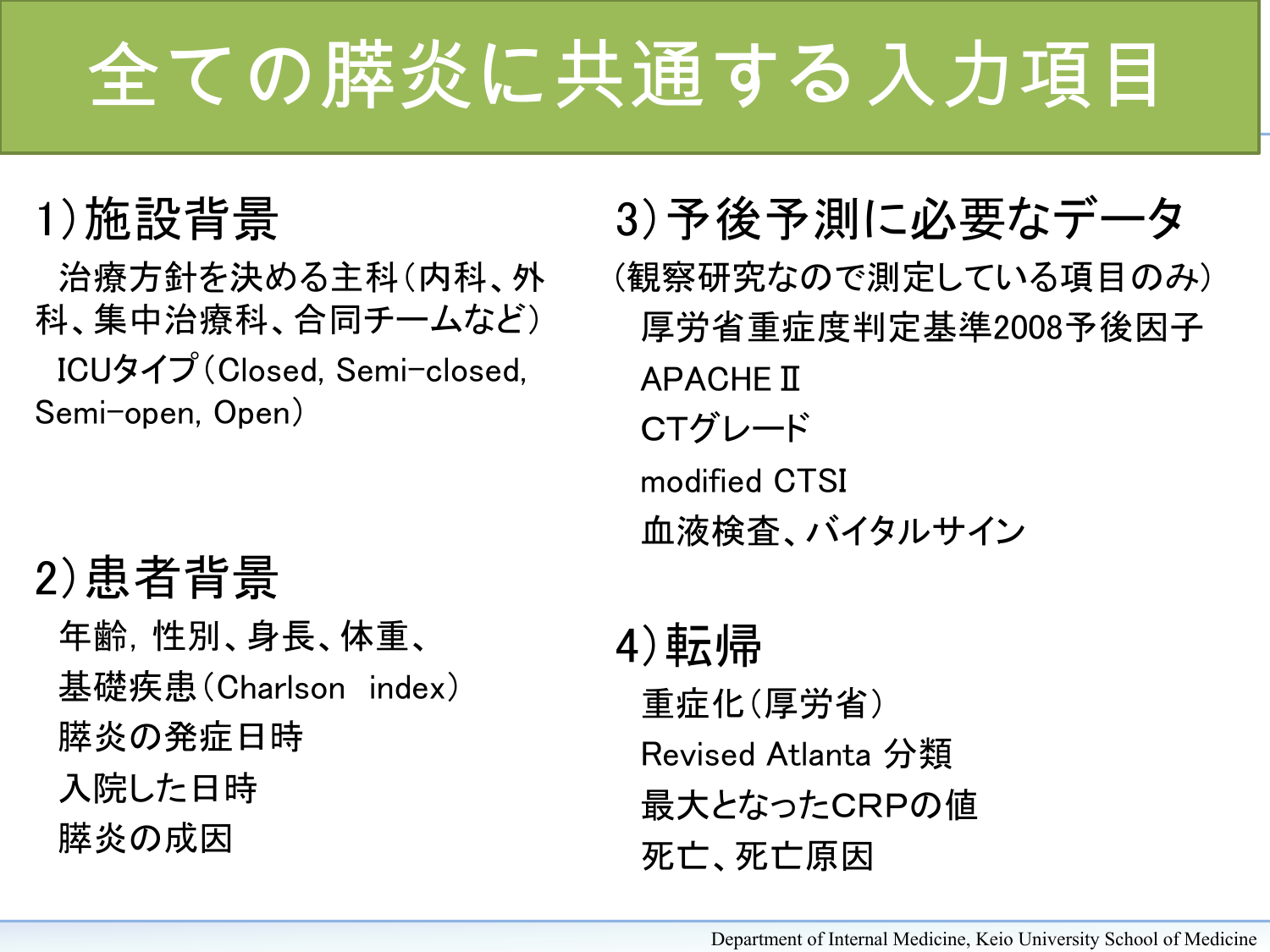## 入院時重症例の入力項目

#### 1)治療内容

輸液量

経腸栄養

動注療法

DICの薬物治療 膵炎の薬物治療(経静脈的) 腎不全によらない血液浄化療法 予防的抗菌薬

アフェレーシス

ネクロセクトミー関連 ガイドライン バンドル順守率

### 2)転帰

人工呼吸器が必要な呼吸不全 透析が必要な腎不全 循環作動薬が必要な循環不全 続発性膵感染壊死 WONの発生率 侵襲的処置 QOL(EQ-5D-5L)、QALY

![](_page_10_Picture_10.jpeg)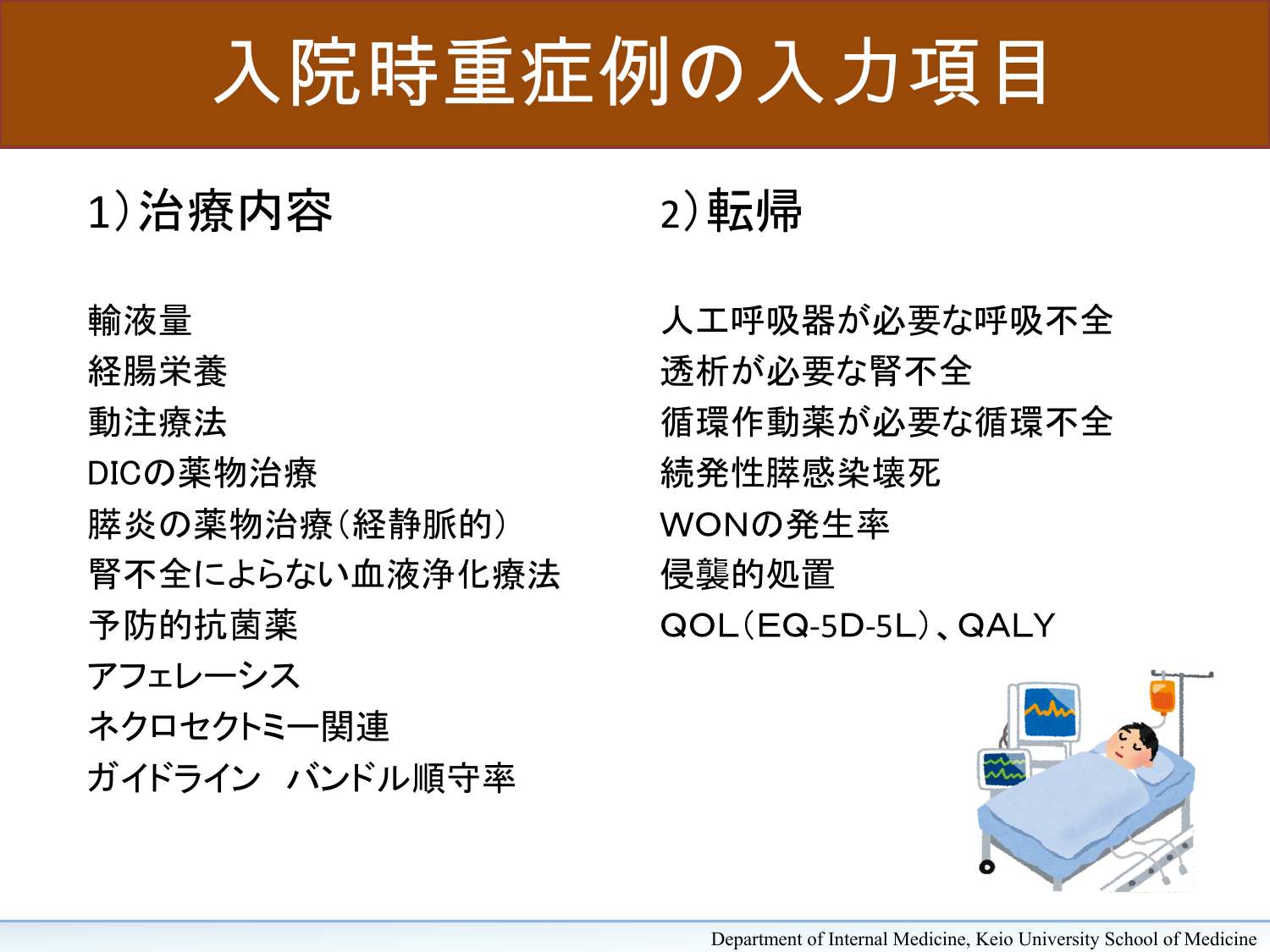### 退院時Severe(Atlanta分類)例入力項目

## 1)長期予後(生存退院した患者に限る)

死亡率

死亡原因

内分泌機能障害率(糖尿病罹患率、インスリン使用率)

外分泌機能障害率(脂肪便の有無)

WONの発生率

侵襲的処置施行率

膵炎再発率

膵がん発症率

QOL(EQ-5D-5L)、QALY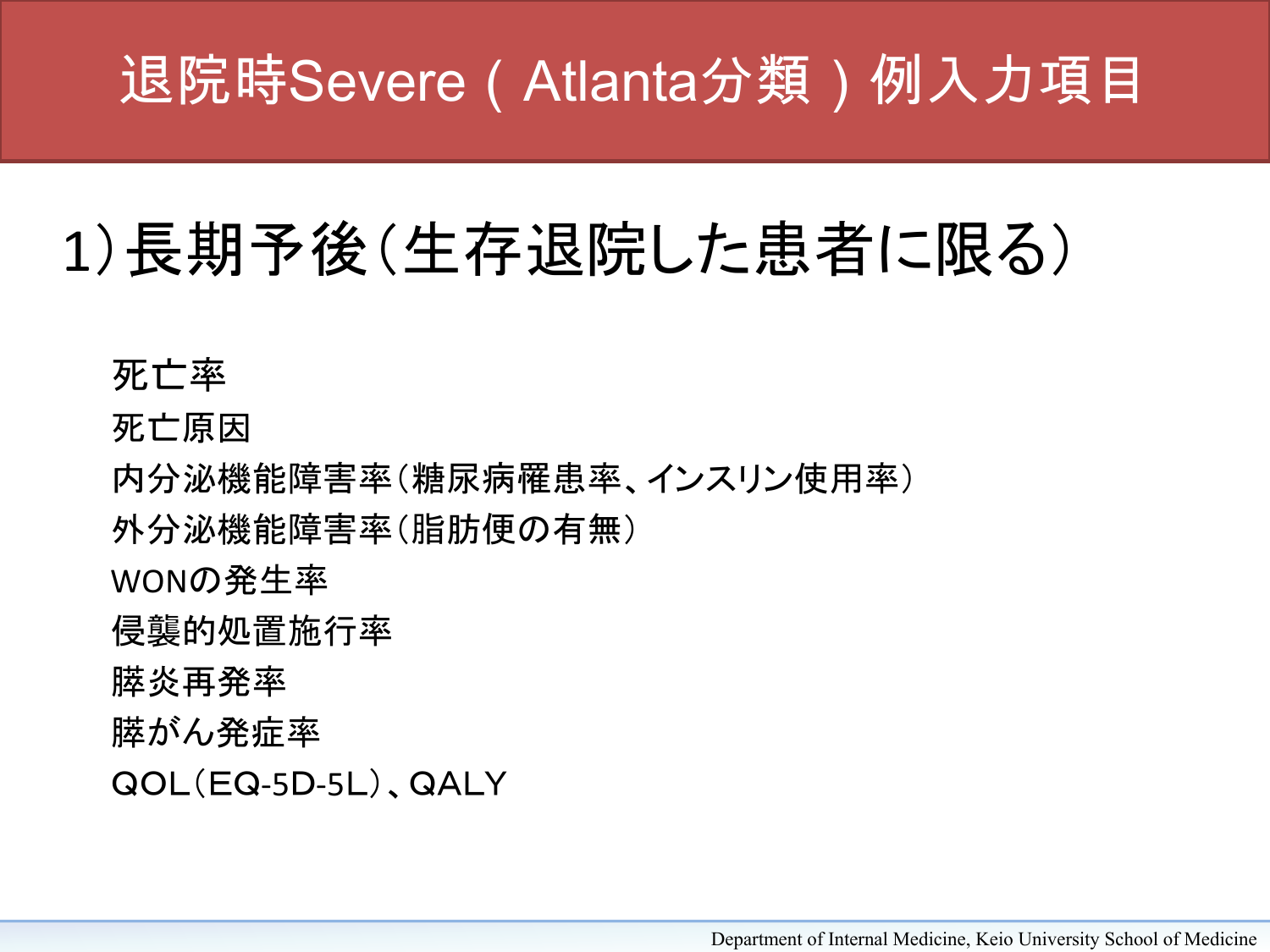![](_page_12_Picture_0.jpeg)

![](_page_12_Picture_1.jpeg)

2016年10月 慶應義塾大学医学部倫理委員会 承認 2016年11月 参加施設で倫理申請開始 現在 参加施設募集中

今後の予定 2016年12月 UMIN登録

2016年12月 キックオフミーティング

2017年01月 倫理委員会承認施設から順次試験の開始 2020年 2年間の症例を用いた短期予後の中間解析 2022年 5年間の症例を用いた短期予後の最終解析 2024年 2年間の症例を用いた長期予後の中間解析 2027年 5年間の症例を用いた長期予後の最終解析

![](_page_12_Picture_6.jpeg)